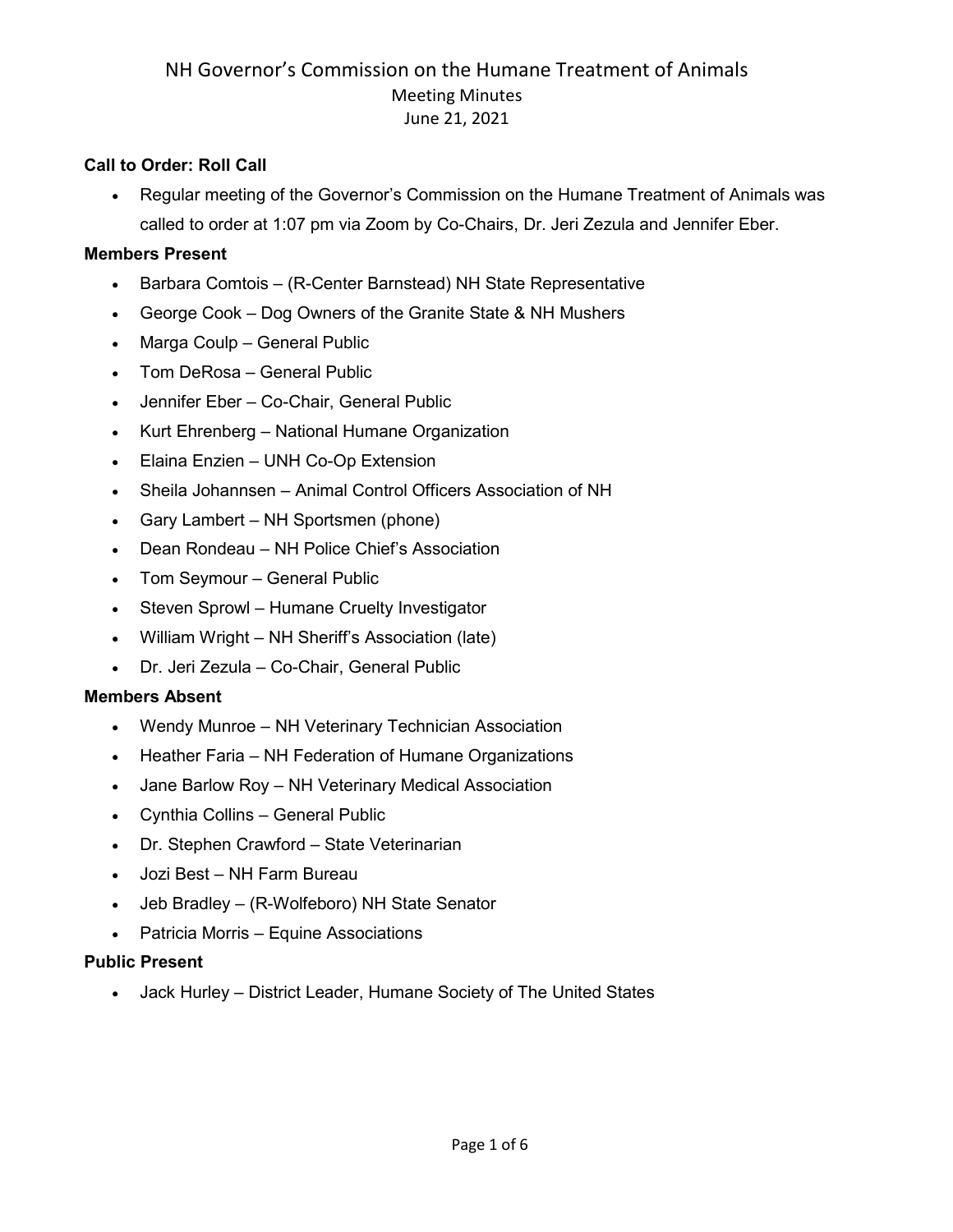### **Review and Approval of May 17, 2021 Minutes**

- Marga Coulp made motion to approve the minutes. Jennifer Eber seconded the motion. The vote was 13 for, 0 against, and 1 abstention. NH Representative Comtois and Elaina Enzein abstained due to not being at the previous meeting.
- Next Steps: Dr. Jeri Zezula to upload approved minutes to the Commission website.

#### **Legislation**

• Per our discussion on the role of the Commission, we agreed to continue tracking the following bills. Brief discussion summaries are included in the following table. (The final column on the LSR chart (attached) will include more specifics regarding passage.)

| HB        | <b>TEXT</b> | <b>Title: Relative</b> | The Governor has authorized the Commission to develop an                |
|-----------|-------------|------------------------|-------------------------------------------------------------------------|
| 174       |             | to Reporting           | opinion for this proposed legislation relative to reporting a collision |
|           |             | Cat / Car              | between a cat and a motor vehicle. However, hearing dates have          |
|           |             | Collisions             | past and only written testimony will now be considered.                 |
|           |             |                        | To Date:                                                                |
|           |             |                        | Bill Passed with Amendment 2021-1133s.                                  |
| <b>HB</b> | <b>TEXT</b> | Title:                 | The Governor has requested the Commission refrain from                  |
| 246       |             | Establishing           | developing an opinion for this proposed legislation establishing a      |
|           |             | Protective             | protective order for vulnerable adults.                                 |
|           |             | Order for              | To Date:                                                                |
|           |             | Vulnerable             | House Committee Report - Inexpedient to Legislate.                      |
|           |             | <b>Adults</b>          | House Floor Decision - Indefinitely Postpone.                           |
| <b>HB</b> | <b>TEXT</b> | <b>Title: Relative</b> | The Governor has requested the Commission refrain from                  |
| 250       |             | to Pet Vendors         | developing an opinion for this proposed legislation relative to pet     |
|           |             |                        | vendors.                                                                |
|           |             |                        |                                                                         |
|           |             |                        | Animal volume has been amended again and now stands at 30               |
|           |             |                        | dogs and/or cats.                                                       |
|           |             |                        | To Date:                                                                |
|           |             |                        | Bill Passed with Amendment 2021-1290s & Included in HB 2.               |
| <b>HB</b> | <b>TEXT</b> | <b>Title: Relative</b> | The Governor has authorized the Commission to develop an                |
| 338       |             | to Penalties for       | opinion for this proposed legislation relative to penalties for dog     |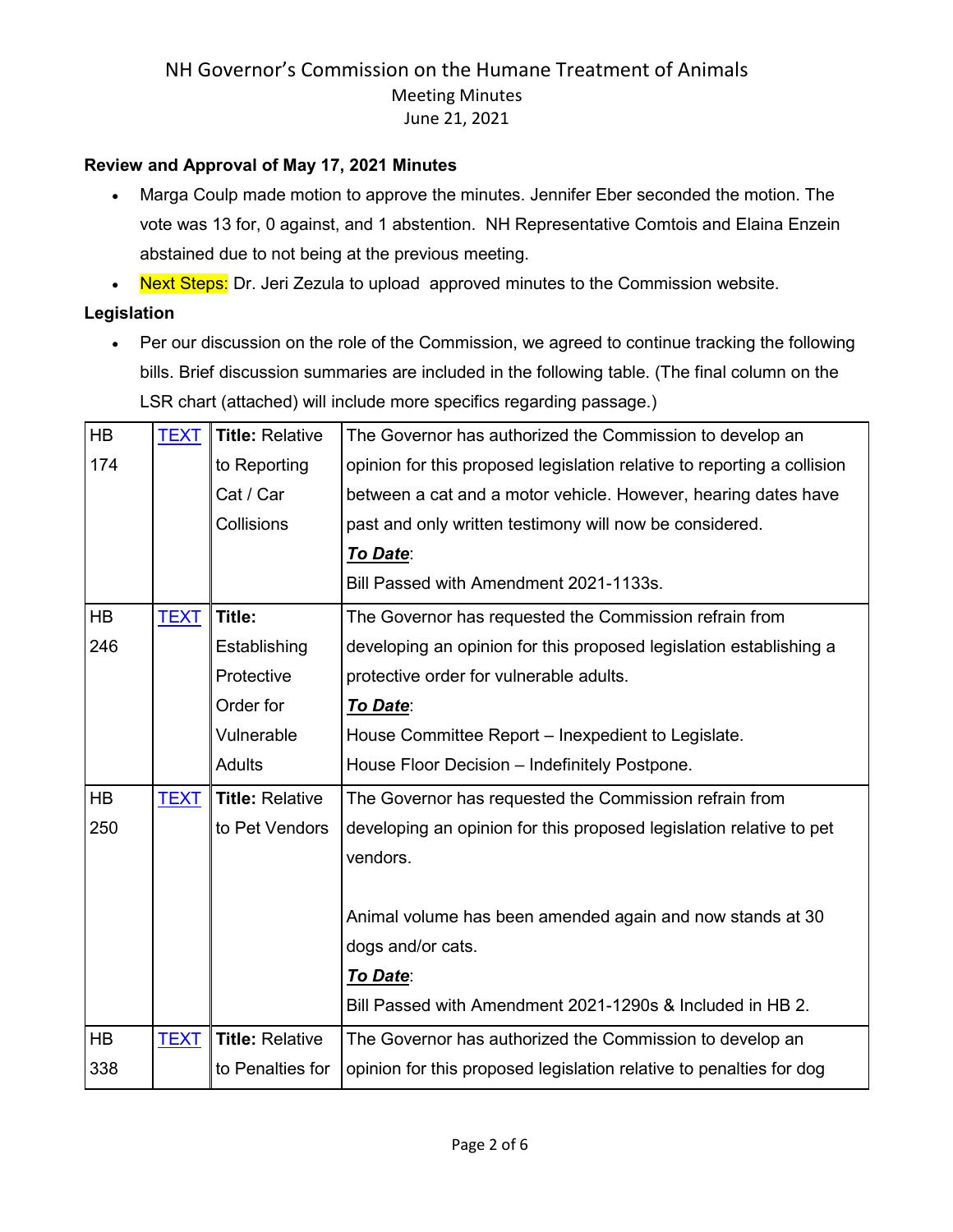|     |             | Dog Theft &            | theft and tampering with a dog's radio collar. However, hearing        |
|-----|-------------|------------------------|------------------------------------------------------------------------|
|     |             | Tampering              | dates have past and only written testimony will be considered.         |
|     |             | with a Dog's           |                                                                        |
|     |             | Radio Collar           | Rep. Comtois advised this bill has had the original penalties          |
|     |             |                        | reduced. Dr. Jeri Zezula noted there seems to be a disconnect          |
|     |             |                        | between this bill and current civil and criminal codes. It was further |
|     |             |                        | noted that this bill added references specific to tracking collars and |
|     |             |                        | microchips.                                                            |
|     |             |                        |                                                                        |
|     |             |                        | To Date:                                                               |
|     |             |                        | Bill Passed with Amendment 2021-1296s.                                 |
|     |             |                        |                                                                        |
|     |             |                        | Jennifer Eber and Dr. Jeri Zezula spoke with the bill's sponsor. The   |
|     |             |                        | prime focus of the bill was the dog collars, not so much the           |
|     |             |                        | poisoning of dogs. It was greed to work with the sponsor going into    |
|     |             |                        | the fall of 2021 to further address clarification of the degree of     |
|     |             |                        | intent, the inclusion of incidental costs, and the manner of animal    |
|     |             |                        | value determination.                                                   |
|     |             |                        |                                                                        |
|     |             |                        | Motion made by Heather Faria and seconded by Sheila Johannsen          |
|     |             |                        | to define broader definitions, move poisoning from HB 338, and         |
|     |             |                        | combine with RSA 644:8. Vote was unanimous.                            |
| HB  | <b>TEXT</b> | <b>Title: Creating</b> | This proposed legislation creating an animal records database has      |
| 532 |             | an Animal              | been amended and passed on to Ways & Means. The bill will return       |
|     |             | Records                | to the floor before heading to the Senate.                             |
|     |             | Database               |                                                                        |
|     |             |                        | To Date:                                                               |
|     |             |                        | House Environment & Agriculture Committee - Retained in Ways &         |
|     |             |                        | Means Committee but will be part of HB 2                               |

• Next Steps: The time has passed for any further actions regarding the above bills. There are no "Next Steps" to take.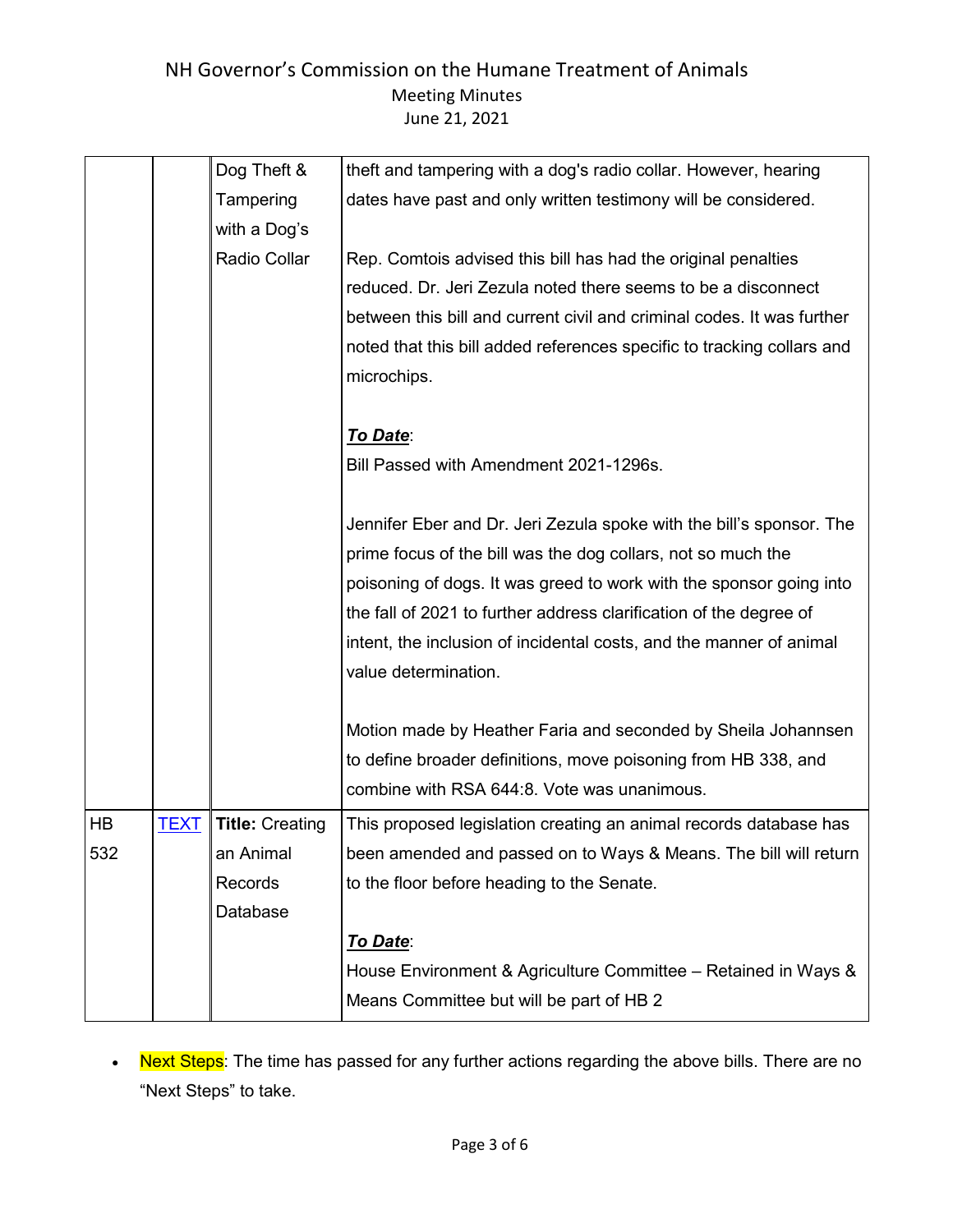### **Report to Governor – Draft**

- The Governor's Office clarified the Commission's actions regarding formal votes. No such vote may now be taken outside of in-person public meetings due to the expiration of Emergency Order #12. This will the Commission's last remote meeting session.
- It was suggested that Lines 5 & 6 to be changed from "cancelled" to "Tabled with a suspension of all rules and deadlines moved."
- The survey taken with Commission members regarding the top two (2) topics for formal Commission actions revealed the following results:
	- o #1 9 Votes (50%) for Adding Starvation to The List of Felony Offenses in 644.:8 III-A.
	- $\circ$  #2 7 Votes (38.9%) for Providing Statutory Guidance to Address How and When Animals Can Be Taken into Custody During an Animal Cruelty Investigation.
	- $\circ$  #3 Tied by 2 with 5 Votes each (27.8% Each)
		- Clarify and/or Merge RSA 644:8 and RSA 435 as They Pertain to Horses.
		- Establish an Animal Crimes Task Force That Would Investigate and Prosecute Animal Crimes in New Hampshire.
	- $\circ$  #5 4 Votes (22.2%) for Amending RSA 644:8(III) and RSA 644:8-a to Clearly State That the Second Offense for Violation of These Statutes is Still a Class B Felony Regardless of Whether the First Penalty is Charged as a Misdemeanor or Plead Down.
	- $\circ$  #6 Tied by 3 with 2 Votes each (11.1%Each)
		- Reintroduce CASA for Animals in Abuse Cases.
		- Create a New law Chapter in The Criminal Code "644-B Offenses Involving Animals".
		- **IDED IDENTIFY CONTEX IN A THE INCORDITY IN A THE INCORDITY IS AN INCORDITY IN A THAT IS SHOULD IN SHOULD IS A THAT IS SHOULD IS A THAT IS A THAT IS A THAT IS A THAT IS A THAT IS A THAT IS A THAT IS A THAT IS A THAT IS A T** Have Criminal Penalties to The Current, or Proposed New Chapter RSA 644-B.
	- $\circ$  #7 0 Votes (0%) for Include Veterinary Immunity for RSA 644:8-a "Animal Fighting" and RSA 644:8-g "Bestiality".
- George Cook and Steve Sprowl expressed concerns over improper application of Body Condition Scoring when evaluating possible starvation cases by NH licensed veterinarians and others. NH Representative Comtois reminded that "purposeful starvation" would be the felony charge.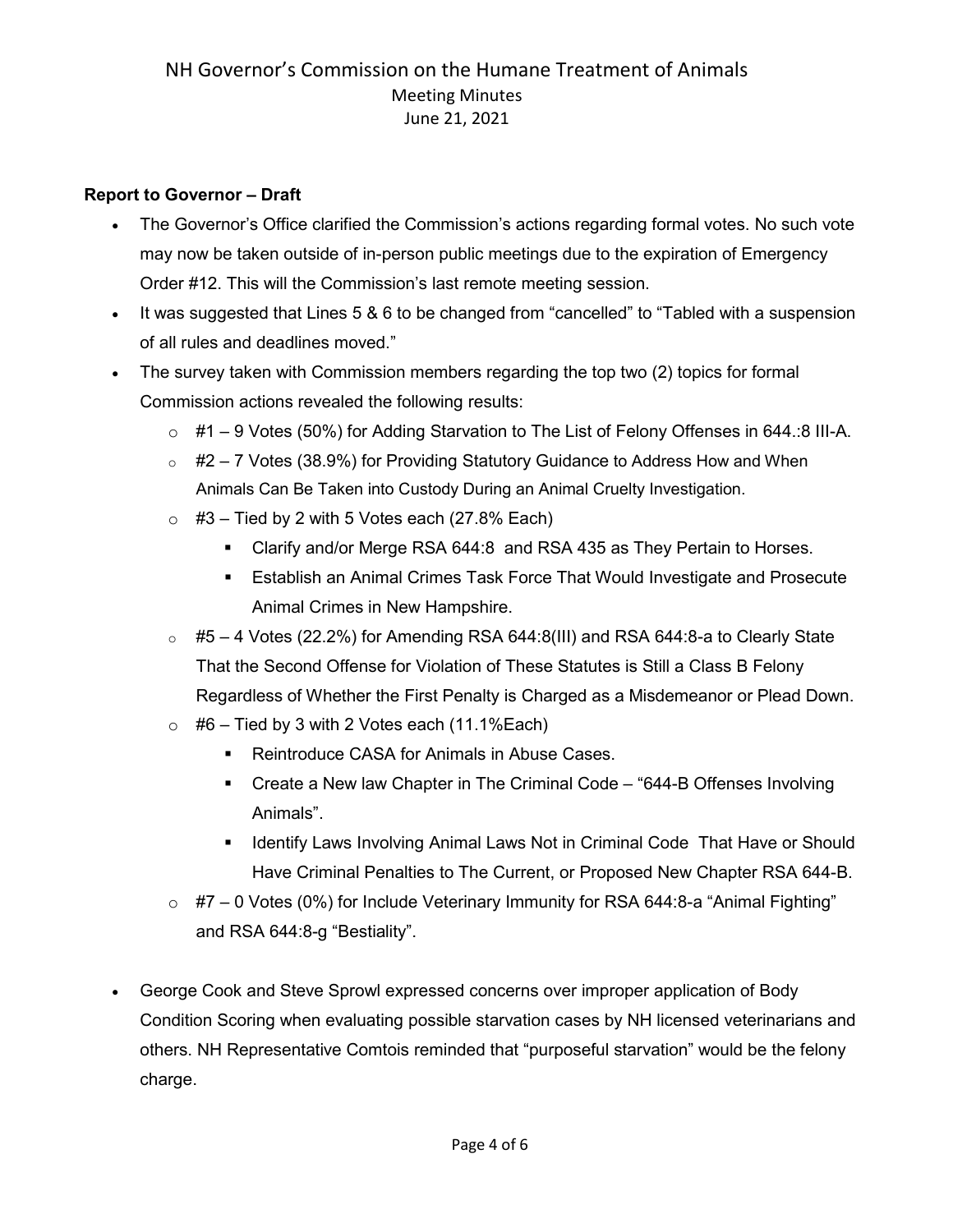- George Cook, Kurt Ehrenberg, and Jeri Zezula are going to look into additional information pertaining to starvation and its definition in preparation of our next meeting.
- Commission members are to email Jeri Zezula with any spelling or grammatical corrections.
- It was agreed that the Commission should meet in July rather than August to give the Governor's office adequate turn-around time for a response before the fall legislative session.
- The window for new legislation introductions is currently schedule for the 13<sup>th</sup> through the 17<sup>th</sup> of September 2021.
- Next Steps: Review proposed draft report within the next week and get corrections to Jeri. Jeri Zezula is inquiring about meeting space availability at the Legislative Office Building (LOB) in Concord. Jennifer Eber also told the Commission members to see if they had meeting space that could be used if the LOB is booked. It was agreed that we should plan to meet on the third  $(3<sup>rd</sup>)$  Monday in July  $(19<sup>th</sup>)$  at 1:00pm. Location TBD.

#### **New Cruelty Cases**

- Steve Sprowl stated he is aware of several ongoing cases, but cannot speak to them as the investigation is ongoing.
- Steve Sprowl did speak about a case where a dog died due to heat stroke / exposure. The dog was left in a car while the owners were in the Santa's Village attraction in Jefferson, NH. Steve was told by an eyewitness that the police officer handling traffic control did not act on the report about the dog.

### **Shade for Horses**

- Steve Sprowl reported in information given to him that there is an increase in reports of horses kept outside without available spaces to escape the sun and heat. Though water has been available, the horses are still found with a heavy sweat.
- However, RSA 435 eliminates the need to shelter outdoors after April 15<sup>th</sup> each year.
- George Cook offered to "load his plate" and look into additional information and resources pertaining to summer time sheltering of horses outdoors.

### **Fall Meetings**

- Jeri Zezula is asking about conference room schedules at the Legislative Office Building (LOB).
- It was suggested to see if we could keep the current meeting schedule when we return in the fall.